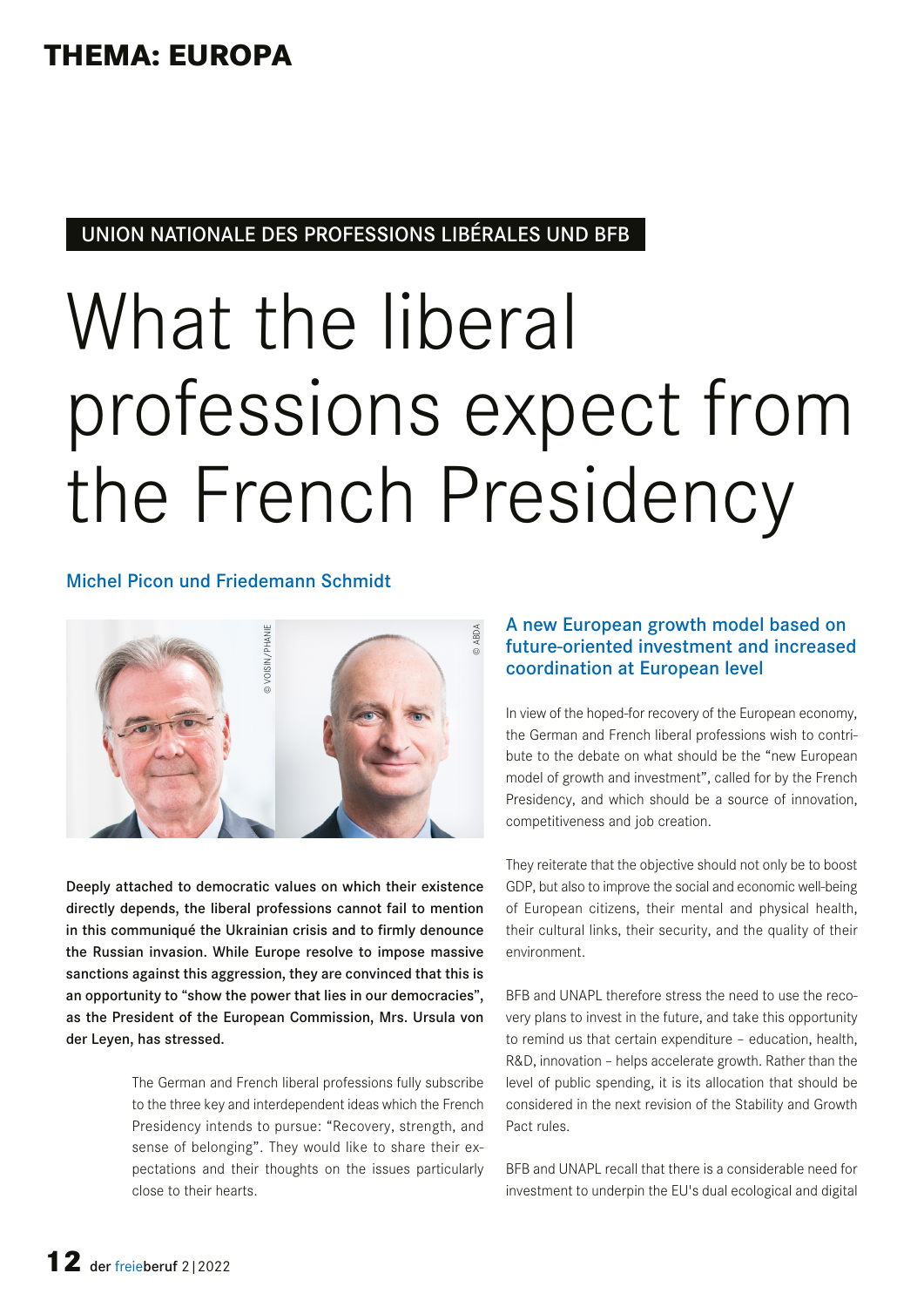## **THEMA: EUROPA**

transition, but also to develop research and innovation in health, where the health crisis has shown how investment has been delayed.

In this respect, they consider that greater coordination is needed at EU level to improve the effectiveness of the recovery plans and to launch an ambitious European policy, particularly in health, energy, innovation, etc.

#### Trust and liberal professionals as essential drivers of this new growth model

Liberal professionals, who have played and continue to play an essential economic, social, societal and health-related role during the crisis, are pivotal to the recovery, and will also play a fundamental role in the new growth model called for by the French Presidency.

The strengthening of the internal market, based on mutual trust, itself a function of the quality and safety of services, must be a lever for recovery. From this perspective, BFB and UNAPL remind us of the specific status that liberal professions have within the Single Market and their role in addressing the public interest. Therefore, BFB and UNAPL ask that we revitalise liberal professions in Europe with the goal of guaranteeing high quality services and protecting consumers, clients, patients and the environment.

Liberal professionals will seek to contribute to this new growth model based on innovation and competitiveness in proportion to the support they are given, particularly in the digital transformation of their businesses. BFB and UNAPL are keen to develop this aspect, which they consider crucial to the digital transition of the European economy.

As recently emphasised through the opinion on the new coordinated plan on artificial intelligence, December 2021, and opinion on the development of artificial intelligence in MSMEs, January 2022 by the European Economic and Social Committee (EESC):

■ The training of self-employed entrepreneurs and their employees is fundamental. Aspects related to data security, quality and protection, and cybersecurity are essential.

- A strong political will must be given momentum at European level to ensure that European funds such as Horizon Europe and the Digital Europe programme are effectively targeted at microenterprises and SMEs.
- There must be improved coordination between the various support tools set up for businesses (innovation clusters, Enterprise Europe Network).

#### Digital sovereignty still needs to be established, while respecting the need for data protection

Many of the liberal professions already use online intermediation platforms.

The proposals for a Digital Services Act (DSA) on the one hand and the Digital Markets Act (DMA) on the other hand are of major importance in establishing European sovereignty in the digital economy.

They also strive for greater transparency for consumers and end user companies, as well as for greater legal certainty in compliance with competition rules.

BFB and UNAPL consider the following requirements imposed on platforms as envisaged in the DSA to be legitimate: transparency on recommended systems, traceability of operators, free choice for end user companies and consumers.

BFB and UNAPL also consider that end users' consent to the sharing of their data is an essential aspect that should always be respected.

Now that the Council has adopted its general approach and that the European Parliament reports have been adopted by the plenary, BFB and UNAPL encourage the French presidency to make rapid progress on negotiations regarding these two Regulations.

BFB and UNAPL stress the need to specifically ensure high data quality in cases where artificial intelligence systems are part of liberal professional services. Data quality is the measure of how well suited a data set is to serve its specific purpose. In this regard, data quality, as well as the control  $\triangleright$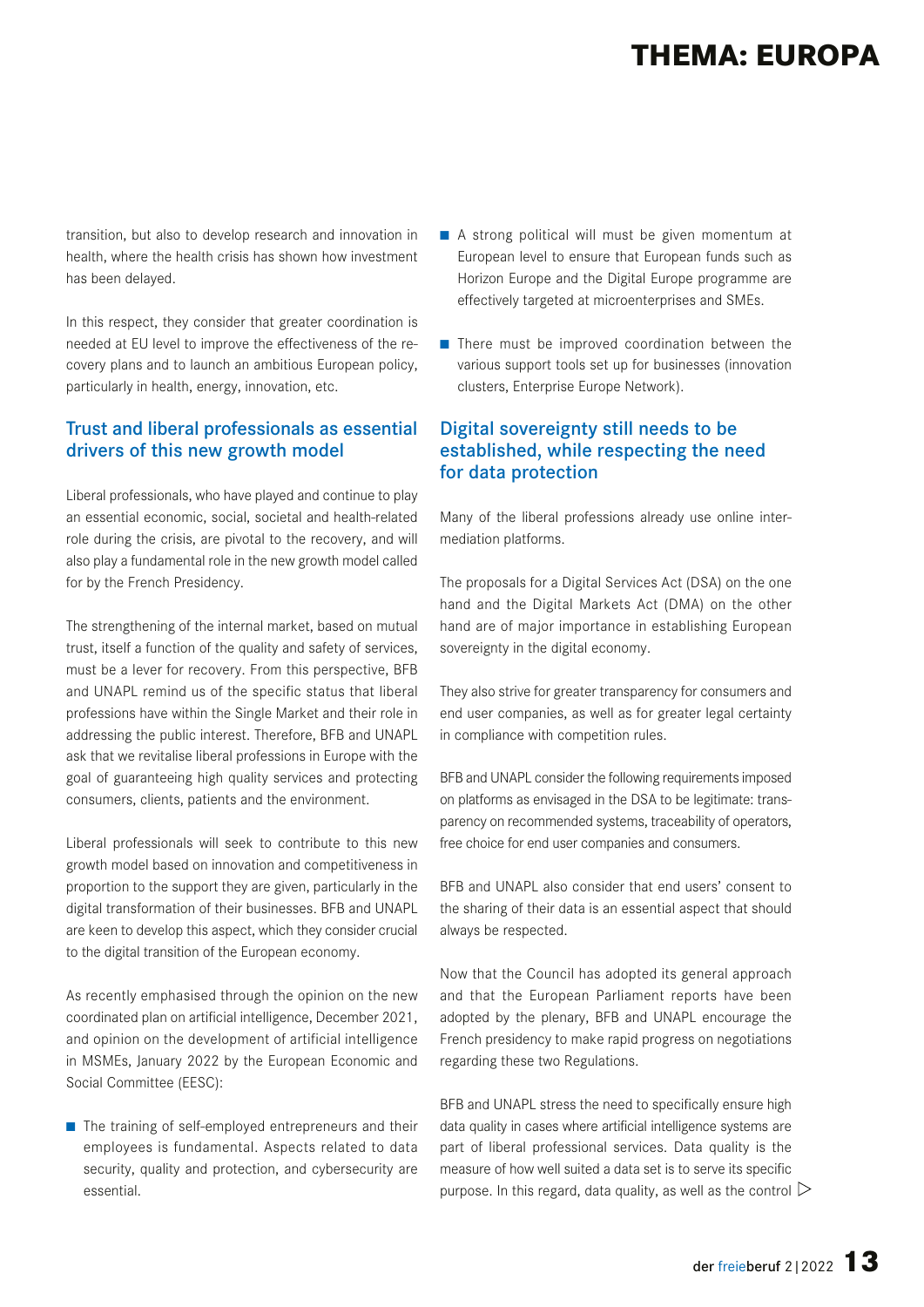## **THEMA: EUROPA**



of algorithms, should be verified by professional services when their profession is targeted.

Given the very sensitive nature of the data held by liberal professionals, BFB and UNAPL recall once more that the challenges in terms of privacy, data protection and security, confidentiality, transparency and non-discrimination within the platform economy are of particular importance for the liberal profession sector.

BFB and UNAPL also emphasize the importance of faceto-face consultations regarding the quality of the day-today work of liberal professions that cannot be replaced by digital intervention alone.

#### A presidency deliberately presented as a "great moment of European humanism"

European values (respect for democracy, the Rule of Law, human dignity, principle of non-discrimination, etc.) are the basis of the "commonality" and "belonging" to the European project. This is why, in the eyes of BFB and UNAPL, it is more necessary than ever to apply the mechanism of conditionality between access to European funds and the respect for the rule of law.

The liberal professions, which focus day-to-day on legal work, health care, auditing and accounting, and also technical services, help strengthen these values, while expressing their growing concern about the infringement of professional secrecy. This core value of many liberal professions is currently being put at risk both by the requirements of anti-money laundering measures and by the phenomenon of online intermediation platforms for health services. A possible compromise on the E-Evidence Regulation should guarantee respect for fundamental rights. Access to traffic data and content should be given the same legal protection, requiring a mandatory notification with suspensive effects to the executing State. BFB and UNAPL hope that the proposals put forward by the EP Rapporteur will be given due consideration during the upcoming meetings.

They consider that these European values must be translated into concrete terms in the digital age, which implies that profiling, biometric identification and social rating will be prohibited.

Social Europe is an integral part of the European humanism invoked by the French Presidency. The liberal professions stress the importance of providing self-employed people with social security worthy of the name within the various